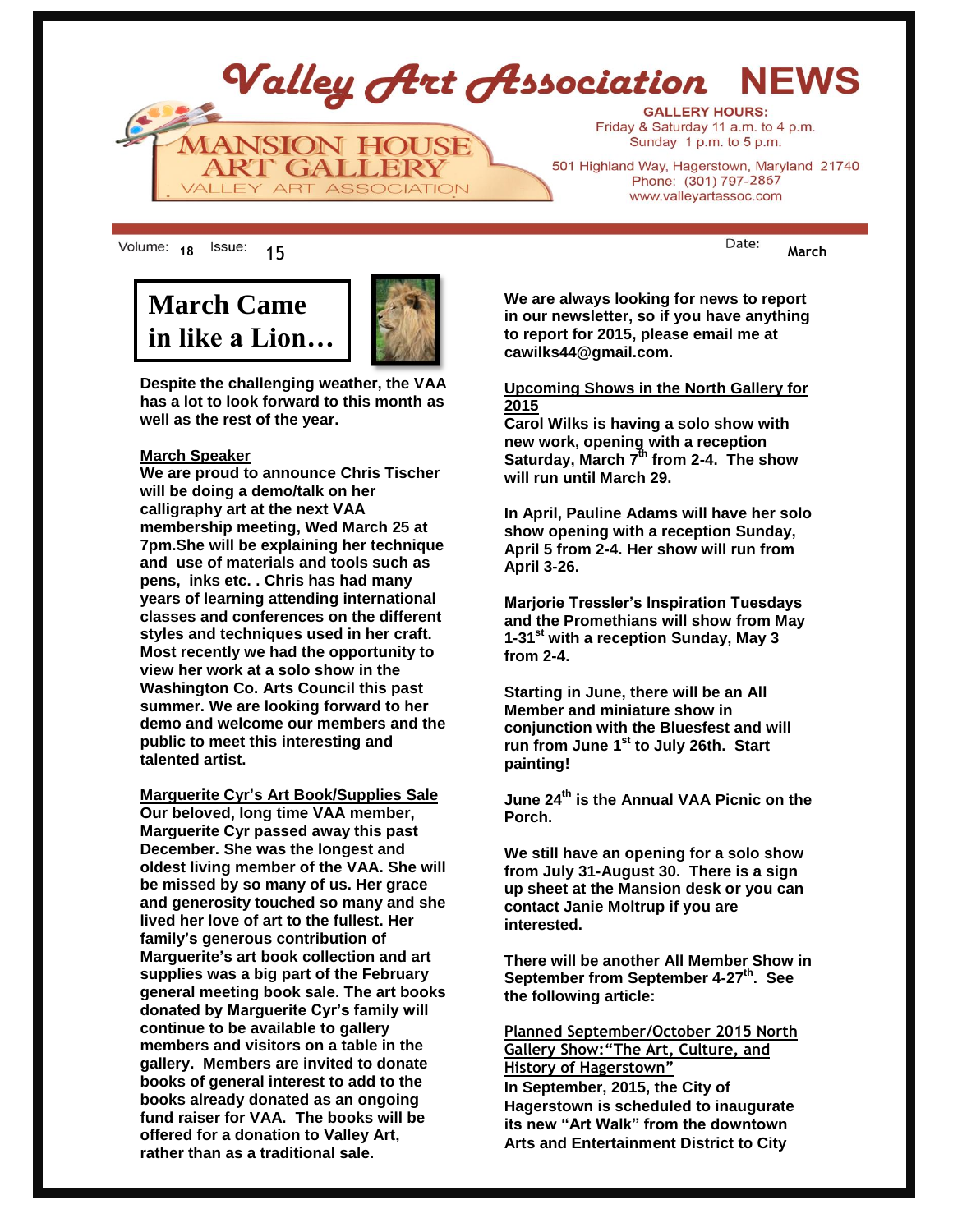**Park. The Fall Festival will also be reinstituted the same month.** 

**In conjunction with these big events, VAA is planning a September-October show in the North Gallery that will illuminate the art, culture and history of Hagerstown. We propose to show art, historical artifacts, and any items that will depict interesting aspects of Hagerstown over the years. Each painting, artifact, or other item should have an associated narrative. For this show, paintings and other art work submitted can be your own, or someone else's (with proper attribution, of course.) We hope the result will be an interesting variety of art, history and culture with stories that will intrigue viewers. If members know people who are not current VAA members who would like to participate in this show, please let us know about them. Items can be for sale, or not, according to the exhibitor's wishes.**

#### **Please let Sue Parker**

**[\(susanparker@frontier.com\)](mailto:susanparker@frontier.com), or another board member know if you are interested in submitting a piece of art or other item for the show. We need to compile a list of the things for the show by spring and begin assembling the narratives. Please note that you do not need to complete a painting on the theme for this show, but you certainly may do that.**

**Carol Miller signed up for a show in November from the 6th thru the 29th .**

#### **Nancy Arsenovic is moving!**

**We are sorry to see Nancy Arsenovic leave us. She has been a real asset to VAA as well as a talented artist. She will be moving in April, so Valley Art will need a new Assistant Gallery Director. Interested members are asked to contact a board member. Her wall space is also available (medium size).**

#### **Inspiration Tuesdays**

**Dates: Continuous Day: Tuesday Time: 10am-2pm Location: Mansion House Tuition: Free. Marjorie Tressler is facilitating a weekly painting session in oil, acrylic, watercolor or mixed media for intermediate and advanced painters each Tuesday. These sessions are free and** 

**open to all members of the VAA. The artists share ideas, experiences, knowledge and use of materials. There are some critiques, but most of all, inspiration. The artists supply their own materials, still life set-ups and resource photographs, etc. The only requirement is that the artist needs to be selfmotivated and able to work independently. For more information or to sign up, please contact Marjorie at 717-762-6791 or marjorietressler@comcast.net.**

#### **Wednesday Art Group**

**The Wednesday Art Group invites you to join us. We meet every Wednesday from 10am to 2pm. Bring your lunch and paints, any medium. For more information call Audrey Mentzer at 301- 739-8112 or Ruth Peyton at 304-274-3465.**

#### **Wednesday Night Art Class**

**Beginning January 7, the dates are as follows: Continuous Day: Wednesday 6:30-9pm Location: Mansion House Tuition: \$65 per 6 week session. Marjorie Tressler is teaching a class in both oil and acrylic every Wednesday night except the fourth Wednesday of each month. These classes are for all painting levels. Each student gets individual attention and is encouraged to work on any subject they are interested in and wish to paint. This class is very unique where students are taught in a very friendly, relaxed atmosphere with fun conversations, where everyone is enjoying the experience of creating a beautiful painting. The only requirement is for students to provide their own materials and come to have fun!! For more information please contact Marjorie at 717-762-6791 or** 

**[marjorietressler@comcast.net.](mailto:marjorietressler@comcast.net)**

#### **Lynn Ferris Watercolor Classes**

**Lynn Ferris AWS, NWS will again be teaching watercolor classes at the Mansion House this summer. Lynn is a signature member of both the American Watercolor Society and the National Watercolor Society. Classes will run for 6 Thursday mornings 9am till noon for 6 weeks from July 23rd - August 27th. The price is \$20 per class. Email: ferrislynn@yahoo.com anytime or call 304/258-1651 after May 1st.**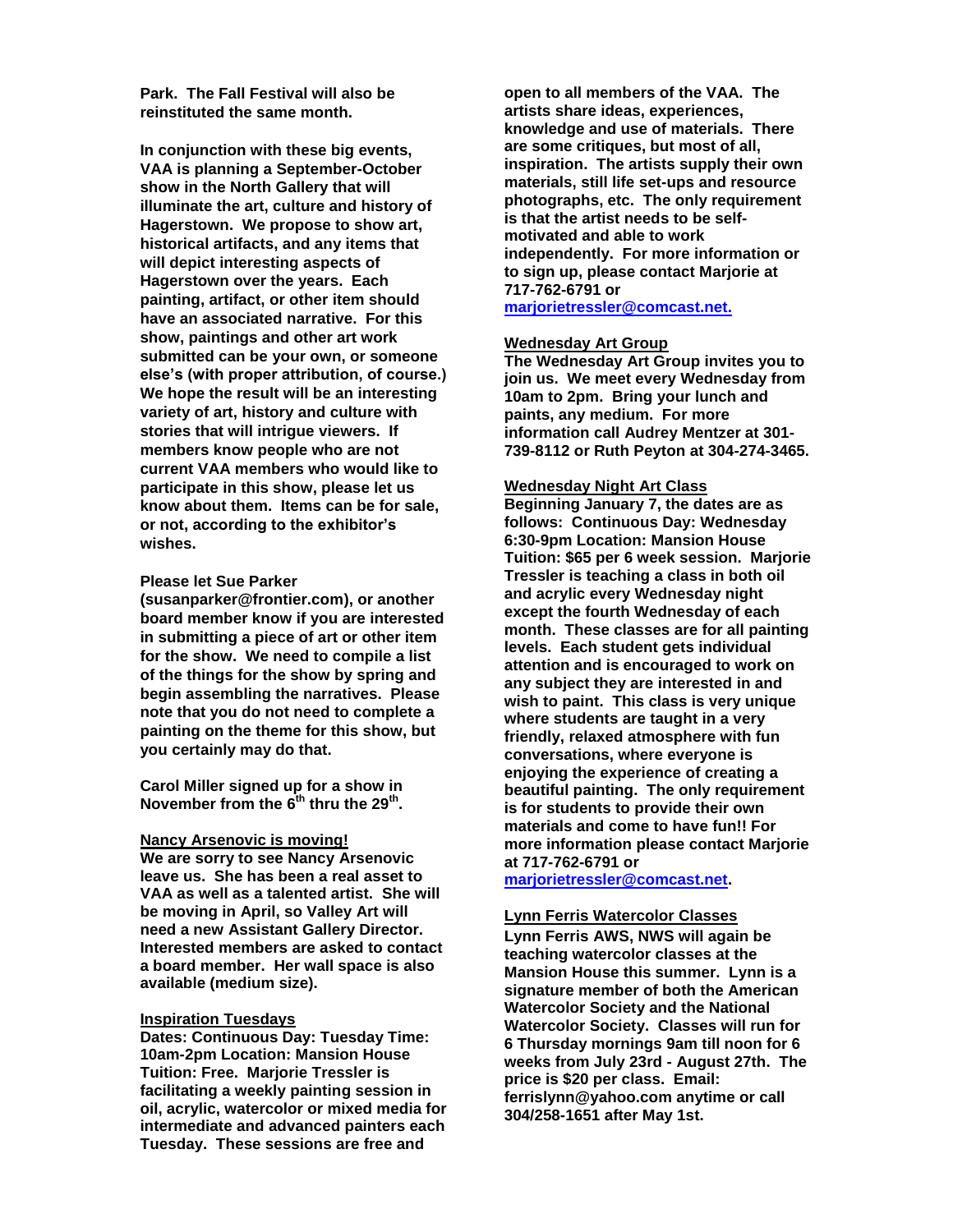**Exhibit at Renfrew's Wagon Shed Once again Dade Royer has invited us to exhibit at Renfrew's Wagon Shed and in the Museum. The dates are April 18th thru the end of June. The 18th is opening day at Renfrew Museum. Please let Marjorie Tressler know if you are interested in exhibiting your works there again. Either email or phone 717-749- 3831. There will be no commission on sales, but if you sell anything it would be appropriate to donate some amount to Renfrew in gratitude. The theme will be FARM ART and it could be anywhere not just Renfrew. Any subject that could be found in a farm setting. Delivery is scheduled for Thursday April 16th. One or two entries (paintings, drawings, or photographs) As soon as Marjorie hears from you all (yes or no interest) she'll be back in touch to learn titles, size, medium, price. Do let her know as soon as you can. The email address is: [marjorietressler@comcast.net](mailto:dbec100@egmbarqmail.com)**

**All openings for the bus trip to the Baltimore Museum of Art and the American Visionary Art Museum as well as the Wax-Resist Drawing Master Class have been filled.**

**Plein Air Painting Event, Martinsburg On Saturday, May 9, 2015, the Berkley Arts Council is sponsoring its first plein air painting event in conjunction with The Martinsburg Heritage Days Festival. Registered painters will be placed around downtown Martinsburg and will paint local scenes in an outdoors location during the day.** 

**Participants may exhibit finished paintings, prints, or other work for sale in the Berkeley Art Works gallery during the month of May in a nonjuried exhibit. There will be no commission charged on sales during the plein air event (May 9). The rest of May, regular commissions of 30% will apply.**

**On Saturday, May 9, the public will be invited to vote for their favorite paintingin-progress at the Berkeley Art Works and at the end of the day, the painting with the most votes will be awarded a \$100 prize.**

**The entry fee for artists is \$10, plus the donation of a painting, print, or other work to be offered as the prize in the drawing. (Works not selected will be returned to the artists.)**

**The registration deadline is April 6, 2015. Registration information is available on the Berkeley Arts Council website: http://artworks.berkeleyartswv.org/pleinair/**

**Hospice of Washington County will celebrate its 35th year in 2015 with a variety of activities. The organization is again interested in working with local artists to highlight the theme, "Transformations". As plans evolve, we will keep you posted.**



**Contact: Donna Mason 301-791-6719 donnamasonart@yahoo.com**



**Let's hope that March goes out like a…well, you know….**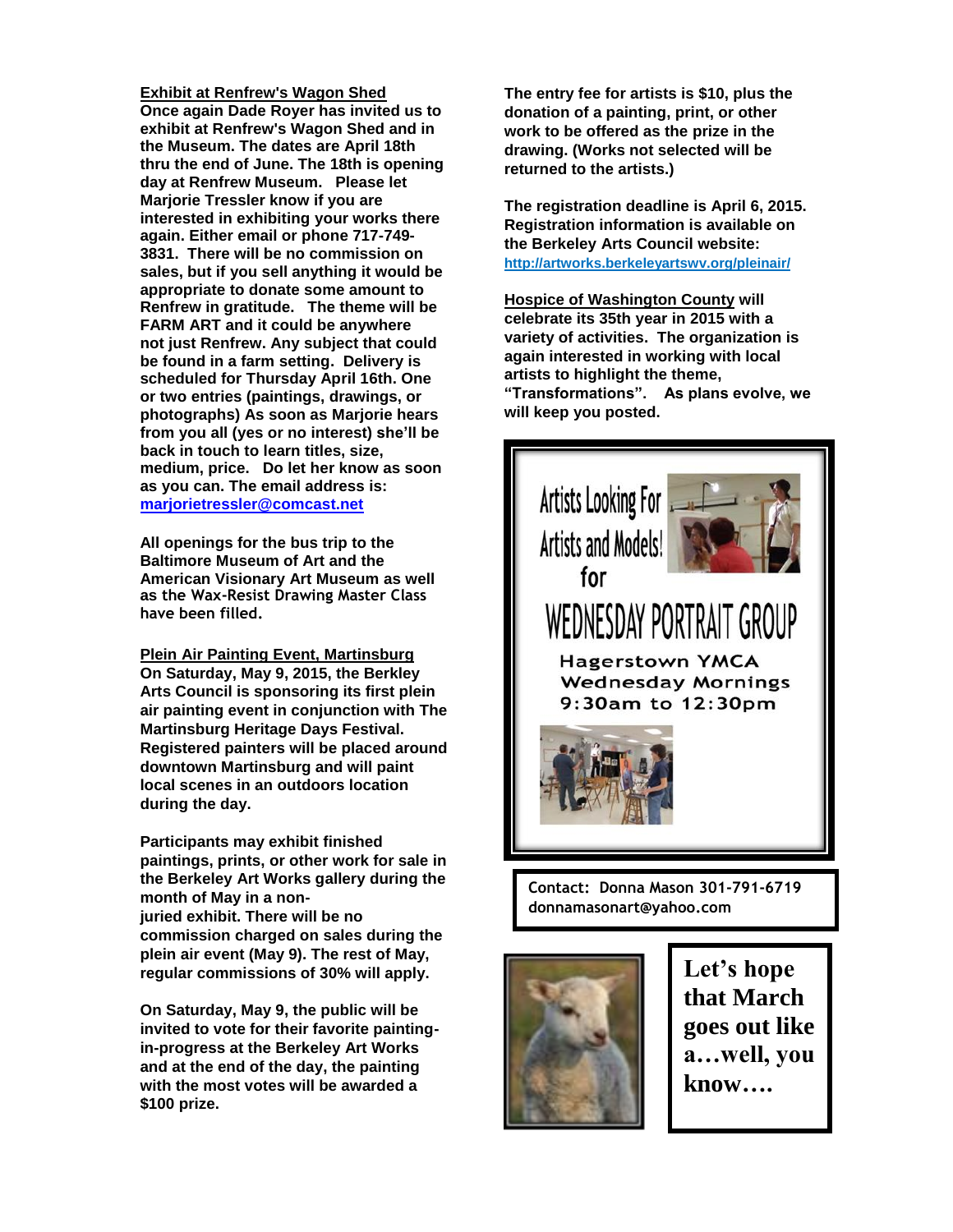**2015 Meritus Art In The Hallways Schedule:**

| <b>MARCH</b> | Tamara Hoffman                        |
|--------------|---------------------------------------|
| <b>APRIL</b> | June Savannanh                        |
| <b>MAY</b>   | <b>Lucy Ecker</b>                     |
| <b>JUNE</b>  | <b>Pauline Adams</b>                  |
| <b>JULY</b>  | <b>Sue Bell</b>                       |
|              | <b>AUGUST Marilyn Tracey</b>          |
|              | <b>SEPTEMBER</b> Sue Parker           |
|              | <b>OCTOBER Elizabet Stacey-Hurley</b> |
|              | <b>NOVEMBER Eileen Pollock</b>        |
|              | <b>DECEMBER</b> Bob Wantz             |

**2015 Chambersburg Art In The Hallways Schedule:**

- **MARCH Charlene Louise**
- **APRIL Noella Miller**
- **MAY Mona Fickes**
- **JUNE Ruth Peyton**
- **JULY Tom Neveil**

**AUGUST Evie Cook**

**SEPTEMBER Virginia Hair**

**OCTOBER Lee Mattern**

**NOVEMBER Bette Rae Gallenger**

**DECEMBER Cindy Smith**